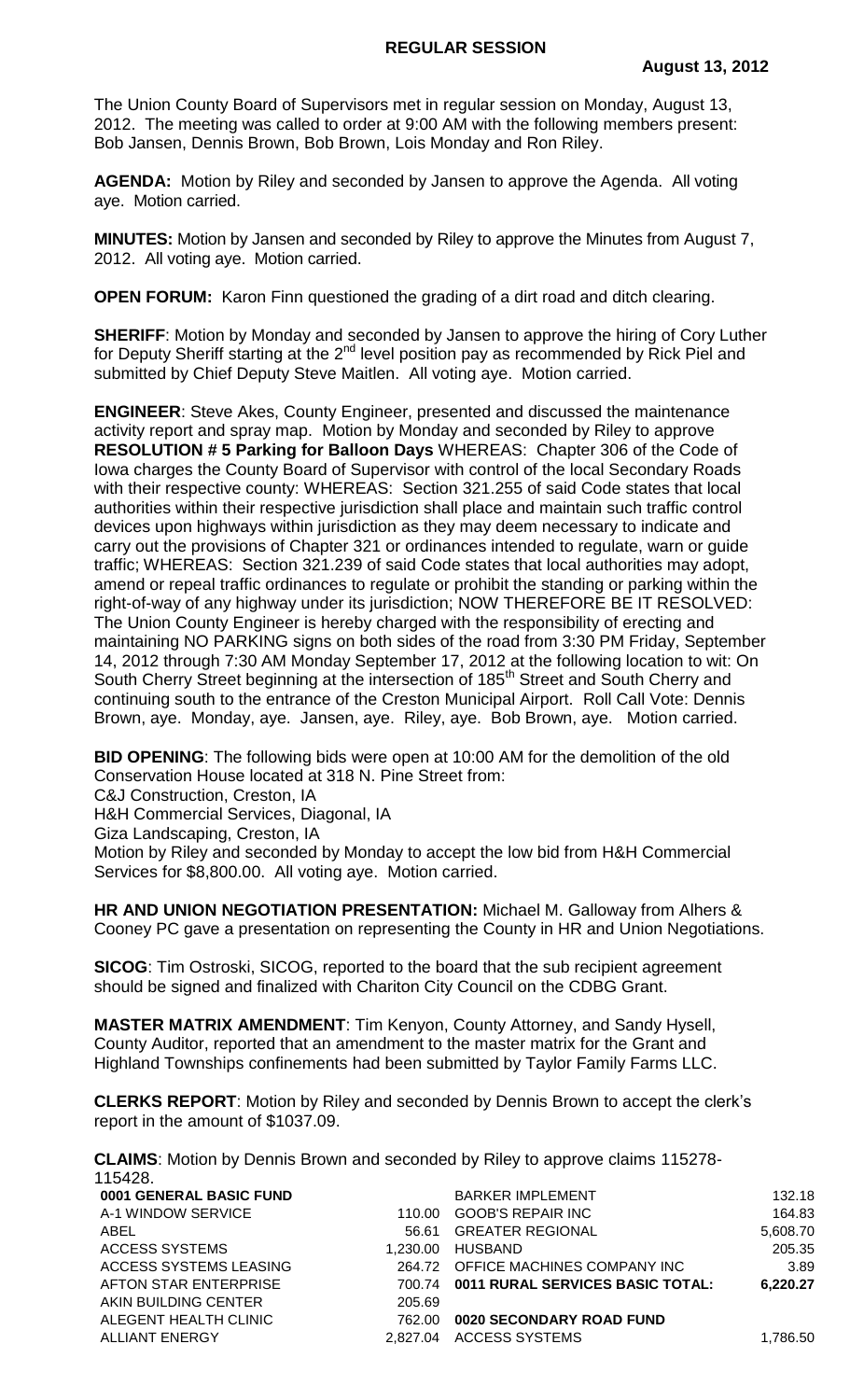| AMERICAN CONCRETE                                          |                    | 74.37 ADVANCED AG LLC                                          | 69.50               |
|------------------------------------------------------------|--------------------|----------------------------------------------------------------|---------------------|
| ARAMARK                                                    |                    | 23.59 ADVANCED DRAINAGE SYSTEMS (ADS                           | 4,821.01            |
| <b>B M SALES</b><br><b>BIG BOYZ TOYZ</b>                   |                    | 770.20 AGRILAND FS INC<br>55.42 AKIN BUILDING CENTER           | 18,412.39<br>962.53 |
| <b>CARD SERVICES</b>                                       |                    | 3,064.45 ALLIANT ENERGY                                        | 650.88              |
| CARPENTER UNIFORM CO                                       | 184.09             | AMERICAN CONCRETE                                              | 2,160.00            |
| <b>CHAT MOBILITY</b>                                       | 129.64             | ARAMARK                                                        | 376.72              |
| <b>CHEERS</b>                                              | 15.00              | <b>BANKERS LEASING CO</b>                                      | 95.51               |
| <b>CHEERS</b>                                              | 15.00              | <b>BARCO MUNICIPAL PRODUCTS INC</b>                            | 169.56              |
| <b>CHEERS</b><br><b>CITY OF CRESTON</b>                    |                    | 15.00 BARKER IMPLEMENT<br>7,817.72 CARQUEST OF CRESTON         | 51.20<br>233.42     |
| CONSOLIDATED MATERIALS CO                                  | 18.16              | <b>CORNING RENTAL</b>                                          | 355.00              |
| <b>COURTNEY</b>                                            | 422.90             | <b>CRESTON FARM &amp; HOME SUPPLY INC</b>                      | 128.54              |
| <b>CRESTON FARM &amp; HOME SUPPLY</b>                      | 265.00             | DENNY'S HYDRAULIC SHOP                                         | 35.00               |
| <b>CRESTON MUNICIPAL UTILITIES</b>                         | 333.59             | <b>FASTENAL COMPANY</b>                                        | 114.41              |
| <b>CRESTON PUBLISHING CO</b>                               | 945.11             | <b>FRANKS SERVICE</b>                                          | 1,242.00            |
| <b>CULLIGAN</b><br><b>ECHO GROUP INC</b>                   | 18.24              | <b>GE CONSUMER FINANCE</b>                                     | 19.00               |
| <b>FAREWAY STORES</b>                                      | 583.62<br>155.66   | IA DEPT TRANSPORTATION<br><b>ICEOO TREASURER</b>               | 1,381.24<br>165.00  |
| FARM & HOME PUBLISHERS LTD                                 | 143.00             | <b>INNOVATIVE INDUSTRIES</b>                                   | 245.00              |
| FARMERS COOPERATIVE COMPANY                                | 47.70              | <b>IOWA PRISON INDUSTRIES</b>                                  | 779.50              |
| <b>FARMERS ELECTRIC COOP</b>                               | 4,644.82           | <b>IOWA STATE UNIVERSITY</b>                                   | 95.00               |
| <b>GE CONSUMER FINANCE</b>                                 | 628.69             | <b>LOVEWELL FENCING</b>                                        | 44,622.00           |
| <b>GREEN VALLEY PEST CONTROL</b>                           | 43.00              | METAL CULVERTS INC                                             | 15,494.28           |
| <b>HEARTLAND TIRE &amp; AUTO</b><br><b>HYSELL</b>          | 117.00<br>162.34   | <b>NAPA</b><br>OFFICE MACHINES COMPANY INC                     | 3,682.98            |
| IA DEPT OF NATURAL RESOURCES                               |                    | 340.00 PERU QUARRY INC                                         | 58.99<br>4,622.19   |
| <b>IACCVA VETERANS AFFAIRS</b>                             | 30.00              | POKORNY BP & AUTOMOTIVE SERVIC                                 | 8.77                |
| IOWA STATE ASSOC OF COUNTIES                               | 275.00             | <b>QUALITY GLASS</b>                                           | 357.11              |
| <b>ISACA</b>                                               | 100.00             | RINGGOLD COUNTY ENGINEER                                       | 3,361.64            |
| <b>ISACA DISTRICT 4 TREASURER</b>                          | 50.00              | SCHILDBERG CONSTRUCTION INC                                    | 3,107.19            |
| <b>JANSEN</b>                                              | 134.53             | SOUTHERN IA RURAL WATER ASSOC                                  | 409.63              |
| JOHNSON SHARPENING<br><b>JONES</b>                         | 30.00              | U S CELLULAR<br>90.00 WASTE MGMT OF CRESTON                    | 58.12<br>103.82     |
| <b>KIBURZ</b>                                              |                    | 15.00 ZEE MEDICAL INC                                          | 76.50               |
| KRANTZ PLUMBING & HEATING                                  |                    | 1,789.49 ZIEGLER INC                                           | 1,347.96            |
| LEGAL DIRECTORIES PUBLISHING C                             | 57.75              | 0020 SECONDARY ROAD FUND TOTAL:                                | 111,940.09          |
| LES NELSON INVESTMENTS                                     | 572.00             |                                                                |                     |
| <b>MAIL SERVICES LLC</b><br><b>MASTER CARD/ISSB</b>        | 438.25<br>68.42    | <b>3550 CARE DEPRECIATION FUND</b><br><b>STALKER CHEVROLET</b> | 222.85              |
| MASTERCARD/ISSB (IA ST SAV BAN                             | 5.28               | 3550 CARE DEPRECIATION FUND TOTL:                              | 222.85              |
| <b>MC KINNEY</b>                                           | 536.00             |                                                                |                     |
| <b>MC NEILL</b>                                            | 950.00             | <b>4003 EMPOWERMENT</b>                                        |                     |
| MEDICAP PHARMACY                                           | 32.95              | <b>DOWNING</b>                                                 | 1,761.14            |
| OFFICE MACHINES COMPANY INC                                | 423.14             | <b>GREATER COMM HOSPITAL</b>                                   | 3,923.82            |
| OMB POLICE SUPPLY<br>O'REILLY AUTOMOTIVE INC               | 165.99<br>29.44    | I THINK I CAN CHILD CARE CTR<br><b>MATURA ACTION CORP</b>      | 2,681.46<br>145.26  |
| PAGE CO CONSERVATION BRD                                   | 25.00              | <b>SICKELS</b>                                                 | 433.33              |
| PAMIDA PHARMACY                                            | 6.48               | SOUTHWESTERN COMMUNITY COLL                                    | 13,672.82           |
| POKORNY BP & AUTOMOTIVE SERV                               | 160.00             | <b>UNION COUNTY AUDITOR</b>                                    | 500.00              |
| POLK COUNTY TREASURER                                      | 150.00             | <b>4003 EMPOWERMENT TOTAL:</b>                                 | 23,117.83           |
| <b>RAY</b>                                                 | 88.80              |                                                                |                     |
| RINGGOLD CO SHERIFF'S OFFICE                               | 3,640.00           | <b>4004 LAW ENFORCEMENT CENTER</b>                             |                     |
| SHRED-IT USA - DES MOINES<br>SOUTHERN IA RURAL WATER ASSOC | 50.00<br>167.40    | AKIN BUILDING CENTER<br><b>ALLIANT ENERGY</b>                  | 51.65<br>4,384.92   |
| STATE MEDICAL EXAMINER                                     | 3,183.00           | <b>ARAMARK</b>                                                 | 31.41               |
| <b>SUPREME CLEANERS</b>                                    | 51.00              | <b>B M SALES</b>                                               | 363.50              |
| <b>THATCHER</b>                                            | 177.60             | <b>COUNSEL OFFICE &amp; DOCUMENT</b>                           | 123.61              |
| <b>TITUS</b>                                               | 147.60             | <b>CRESTON PUBLISHING CO</b>                                   | 86.12               |
| U S CELLULAR                                               |                    | 145.98 FIRST COMMUNICATIONS LLC                                | 162.88              |
| UNION COUNTY ENGINEER<br>US POST OFFICE                    | 1,010.32<br>290.00 | <b>GREEN VALLEY PEST CONTROL</b><br>HOTSY CLEANING SYSTEMS INC | 35.00<br>54.60      |
| W & W WELDING                                              | 85.25              | <b>MAINSTAY SYSTEMS INC</b>                                    | 927.00              |
| WALKER DO                                                  | 150.00             | MASTERCARD/ISSB IA ST SAV BK                                   | 81.80               |
| WARD                                                       | 50.00              | <b>NAPA</b>                                                    | 27.58               |
| WASTE MGMT OF CRESTON                                      |                    | 2,236.88 OFFICE DEPOT-CATALOG ORDERS                           | 61.42               |
| <b>WINDSTREAM</b>                                          |                    | 1,796.04 OFFICE MACHINES COMPANY INC                           | 559.00              |
| 0001 GENERAL BASIC FUND TOTAL:                             | 46,594.70          | O'KEEFE ELEVATOR COMPANY INC<br>R C SYSTEMS COMPANY            | 254.30<br>40.31     |
| 0002 GENERAL SUPPLEMENTAL                                  |                    | SIRCHIE FINGER PRINT LABORATOR                                 | 85.09               |
| CENTRAL IOWA DETENTION                                     |                    |                                                                |                     |
|                                                            |                    | 3,231.00 TYLER INSURANCE SERVICES INC                          |                     |
| <b>CITY OF CRESTON</b>                                     |                    | 3,554.10 WASTE MGMT OF CRESTON                                 | 1,888.00<br>262.26  |
| <b>STEELE</b><br>YOUTH & SHELTER SERVICES                  |                    | 215.60 WINDSTREAM<br>1,632.75 WINDSTREAM                       | 694.35<br>547.65    |